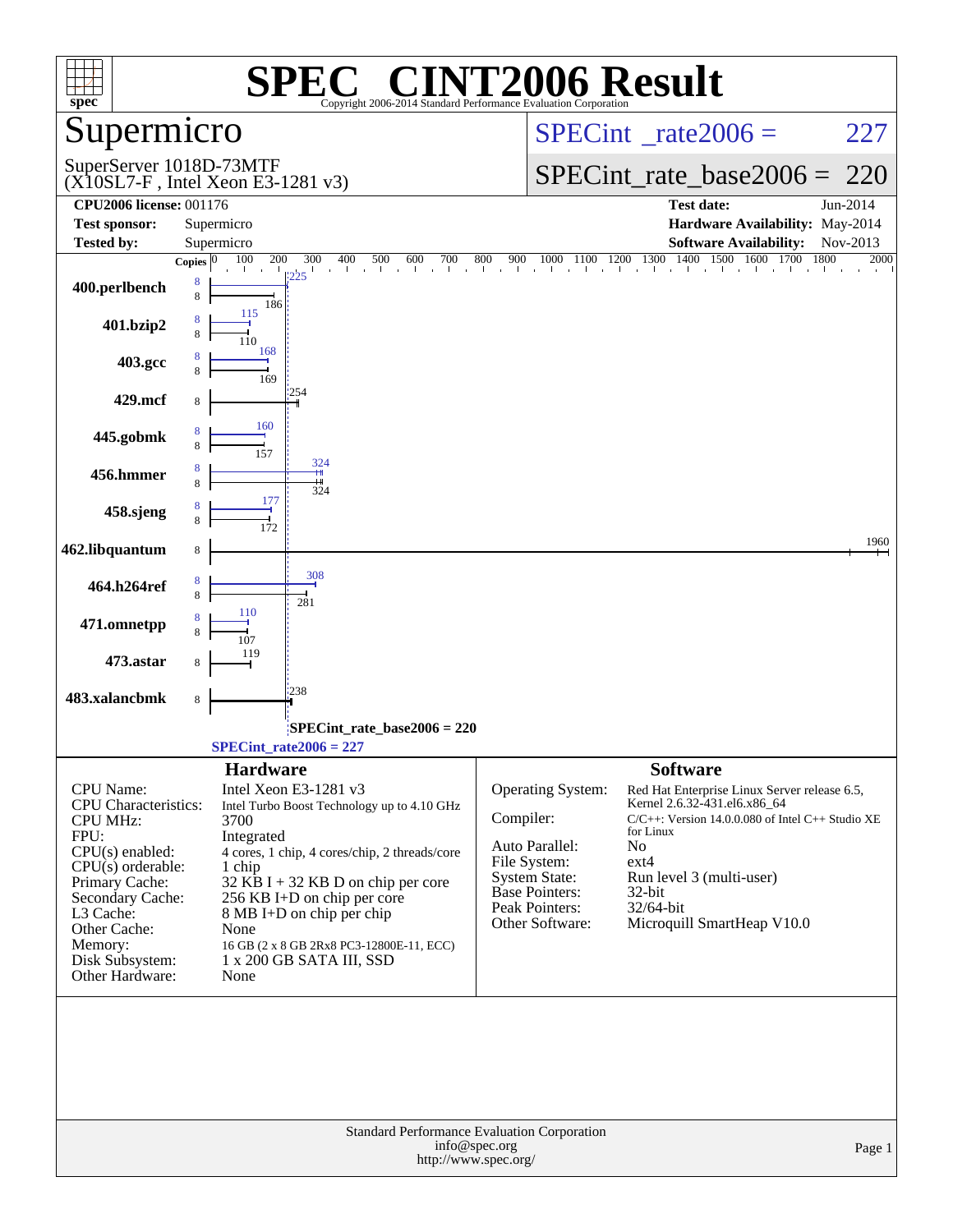

## Supermicro

#### SuperServer 1018D-73MTF

(X10SL7-F , Intel Xeon E3-1281 v3)

SPECint rate $2006 = 227$ 

## [SPECint\\_rate\\_base2006 =](http://www.spec.org/auto/cpu2006/Docs/result-fields.html#SPECintratebase2006) 220

**[CPU2006 license:](http://www.spec.org/auto/cpu2006/Docs/result-fields.html#CPU2006license)** 001176 **[Test date:](http://www.spec.org/auto/cpu2006/Docs/result-fields.html#Testdate)** Jun-2014 **[Test sponsor:](http://www.spec.org/auto/cpu2006/Docs/result-fields.html#Testsponsor)** Supermicro Supermicro **[Hardware Availability:](http://www.spec.org/auto/cpu2006/Docs/result-fields.html#HardwareAvailability)** May-2014 **[Tested by:](http://www.spec.org/auto/cpu2006/Docs/result-fields.html#Testedby)** Supermicro **Supermicro [Software Availability:](http://www.spec.org/auto/cpu2006/Docs/result-fields.html#SoftwareAvailability)** Nov-2013

#### **[Results Table](http://www.spec.org/auto/cpu2006/Docs/result-fields.html#ResultsTable)**

|                  | <b>Base</b>   |                |            |                                                   |       |                |            | <b>Peak</b>   |                                                            |              |                |              |                |              |
|------------------|---------------|----------------|------------|---------------------------------------------------|-------|----------------|------------|---------------|------------------------------------------------------------|--------------|----------------|--------------|----------------|--------------|
| <b>Benchmark</b> | <b>Copies</b> | <b>Seconds</b> | Ratio      | <b>Seconds</b>                                    | Ratio | <b>Seconds</b> | Ratio      | <b>Copies</b> | <b>Seconds</b>                                             | <b>Ratio</b> | <b>Seconds</b> | <b>Ratio</b> | <b>Seconds</b> | <b>Ratio</b> |
| 400.perlbench    |               | 421            | <b>186</b> | 421                                               | 186   | 422            | 185        |               | 348                                                        | 224          | 348            | <u>225</u>   | 347            | 226          |
| 401.bzip2        |               | 710            | 109        | 694                                               | 111   | 700            | <b>110</b> | 8             | 669                                                        | 115          | 672            | 115          | 680            | 114          |
| $403.\text{gcc}$ |               | 378            | 170        | 380                                               | 169   | 385            | 167        | 8             | 384                                                        | 168          | 385            | 167          | 381            | 169          |
| $429$ .mcf       |               | 287            | 254        | 289                                               | 253   | 284            | 257        | 8             | 287                                                        | 254          | 289            | 253          | 284            | 257          |
| $445$ .gobmk     |               | 536            | 157        | 534                                               | 157   | 532            | 158        | 8             | 522                                                        | 161          | 524            | 160          | 524            | <u>160</u>   |
| 456.hmmer        |               | 230            | 324        | 228                                               | 327   | 241            | 310        | 8             | 240                                                        | 311          | 230            | 324          | 228            | 328          |
| 458.sjeng        |               | 565            | 171        | 563                                               | 172   | 558            | 1731       | 8             | 549                                                        | 176          | 546            | 177          | 543            | 178          |
| 462.libquantum   |               | 88.4           | 1870       | 83.4                                              | 1990  | 84.8           | 1960       | 8             | 88.4                                                       | 1870         | 83.4           | 1990         | 84.8           | 1960         |
| 464.h264ref      |               | 632            | 280        | 629                                               | 282   | 631            | 281        | 8             | 578                                                        | 306          | 574            | 309          | 575            | <b>308</b>   |
| 471.omnetpp      |               | 472            | 106        | 456                                               | 110   | 468            | <b>107</b> | 8             | 448                                                        | 112          | 456            | <b>110</b>   | 456            | 110          |
| $473$ . astar    |               | 480            | 117        | 469                                               | 120   | 471            | <b>119</b> | 8             | 480                                                        | 117          | 469            | 120          | 471            | <u>119</u>   |
| 483.xalancbmk    |               | 232            | 238        | 236                                               | 234   | 232            | <b>238</b> | 8             | 232                                                        | 238          | 236            | 234          | 232            | 238          |
|                  |               |                |            | Decute ennear in the order in which they were min |       |                |            |               | <b>Dold</b> underlined tout indicates a modian measurement |              |                |              |                |              |

Results appear in the [order in which they were run.](http://www.spec.org/auto/cpu2006/Docs/result-fields.html#RunOrder) Bold underlined text [indicates a median measurement.](http://www.spec.org/auto/cpu2006/Docs/result-fields.html#Median)

#### **[Submit Notes](http://www.spec.org/auto/cpu2006/Docs/result-fields.html#SubmitNotes)**

 The taskset mechanism was used to bind copies to processors. The config file option 'submit' was used to generate taskset commands to bind each copy to a specific processor. For details, please see the config file.

#### **[Operating System Notes](http://www.spec.org/auto/cpu2006/Docs/result-fields.html#OperatingSystemNotes)**

Stack size set to unlimited using "ulimit -s unlimited"

#### **[General Notes](http://www.spec.org/auto/cpu2006/Docs/result-fields.html#GeneralNotes)**

Environment variables set by runspec before the start of the run: LD\_LIBRARY\_PATH = "/home/cpu2006/libs/32:/home/cpu2006/libs/64:/home/cpu2006/sh"

 Binaries compiled on a system with 1x Core i7-860 CPU + 8GB memory using RedHat EL 6.4 Transparent Huge Pages enabled with: echo always > /sys/kernel/mm/redhat\_transparent\_hugepage/enabled

# **[Base Compiler Invocation](http://www.spec.org/auto/cpu2006/Docs/result-fields.html#BaseCompilerInvocation)**

[C benchmarks](http://www.spec.org/auto/cpu2006/Docs/result-fields.html#Cbenchmarks):  $inc -m32$ 

[C++ benchmarks:](http://www.spec.org/auto/cpu2006/Docs/result-fields.html#CXXbenchmarks) [icpc -m32](http://www.spec.org/cpu2006/results/res2014q3/cpu2006-20140617-29931.flags.html#user_CXXbase_intel_icpc_4e5a5ef1a53fd332b3c49e69c3330699)

> Standard Performance Evaluation Corporation [info@spec.org](mailto:info@spec.org) <http://www.spec.org/>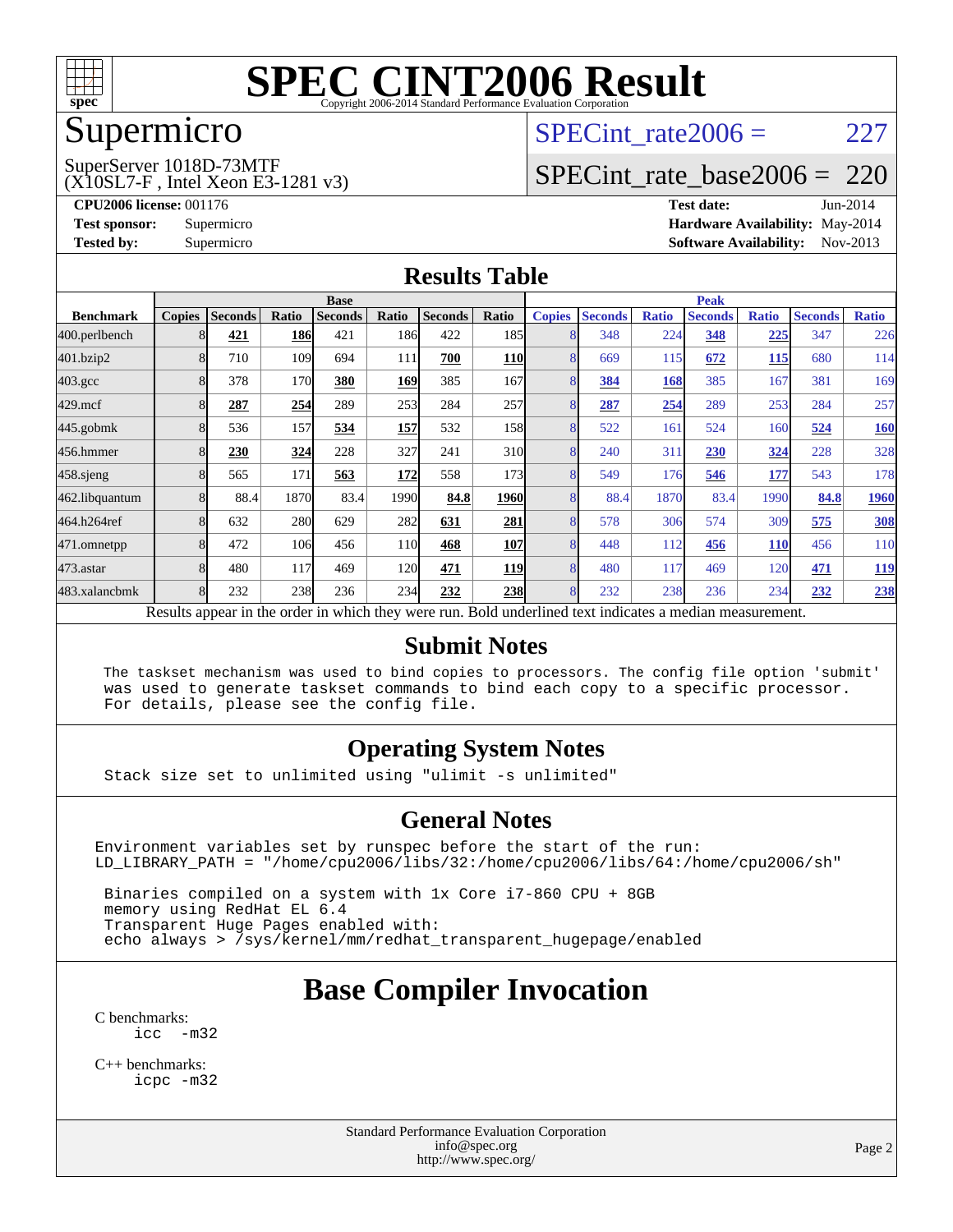

## Supermicro

SPECint rate $2006 = 227$ 

(X10SL7-F , Intel Xeon E3-1281 v3) SuperServer 1018D-73MTF

[SPECint\\_rate\\_base2006 =](http://www.spec.org/auto/cpu2006/Docs/result-fields.html#SPECintratebase2006) 220

**[CPU2006 license:](http://www.spec.org/auto/cpu2006/Docs/result-fields.html#CPU2006license)** 001176 **[Test date:](http://www.spec.org/auto/cpu2006/Docs/result-fields.html#Testdate)** Jun-2014 **[Test sponsor:](http://www.spec.org/auto/cpu2006/Docs/result-fields.html#Testsponsor)** Supermicro Supermicro **[Hardware Availability:](http://www.spec.org/auto/cpu2006/Docs/result-fields.html#HardwareAvailability)** May-2014 **[Tested by:](http://www.spec.org/auto/cpu2006/Docs/result-fields.html#Testedby)** Supermicro **Supermicro [Software Availability:](http://www.spec.org/auto/cpu2006/Docs/result-fields.html#SoftwareAvailability)** Nov-2013

### **[Base Portability Flags](http://www.spec.org/auto/cpu2006/Docs/result-fields.html#BasePortabilityFlags)**

 400.perlbench: [-DSPEC\\_CPU\\_LINUX\\_IA32](http://www.spec.org/cpu2006/results/res2014q3/cpu2006-20140617-29931.flags.html#b400.perlbench_baseCPORTABILITY_DSPEC_CPU_LINUX_IA32) 462.libquantum: [-DSPEC\\_CPU\\_LINUX](http://www.spec.org/cpu2006/results/res2014q3/cpu2006-20140617-29931.flags.html#b462.libquantum_baseCPORTABILITY_DSPEC_CPU_LINUX) 483.xalancbmk: [-DSPEC\\_CPU\\_LINUX](http://www.spec.org/cpu2006/results/res2014q3/cpu2006-20140617-29931.flags.html#b483.xalancbmk_baseCXXPORTABILITY_DSPEC_CPU_LINUX)

### **[Base Optimization Flags](http://www.spec.org/auto/cpu2006/Docs/result-fields.html#BaseOptimizationFlags)**

[C benchmarks](http://www.spec.org/auto/cpu2006/Docs/result-fields.html#Cbenchmarks):

[-xCORE-AVX2](http://www.spec.org/cpu2006/results/res2014q3/cpu2006-20140617-29931.flags.html#user_CCbase_f-xAVX2_5f5fc0cbe2c9f62c816d3e45806c70d7) [-ipo](http://www.spec.org/cpu2006/results/res2014q3/cpu2006-20140617-29931.flags.html#user_CCbase_f-ipo) [-O3](http://www.spec.org/cpu2006/results/res2014q3/cpu2006-20140617-29931.flags.html#user_CCbase_f-O3) [-no-prec-div](http://www.spec.org/cpu2006/results/res2014q3/cpu2006-20140617-29931.flags.html#user_CCbase_f-no-prec-div) [-opt-prefetch](http://www.spec.org/cpu2006/results/res2014q3/cpu2006-20140617-29931.flags.html#user_CCbase_f-opt-prefetch) [-opt-mem-layout-trans=3](http://www.spec.org/cpu2006/results/res2014q3/cpu2006-20140617-29931.flags.html#user_CCbase_f-opt-mem-layout-trans_a7b82ad4bd7abf52556d4961a2ae94d5)

[C++ benchmarks:](http://www.spec.org/auto/cpu2006/Docs/result-fields.html#CXXbenchmarks)

[-xCORE-AVX2](http://www.spec.org/cpu2006/results/res2014q3/cpu2006-20140617-29931.flags.html#user_CXXbase_f-xAVX2_5f5fc0cbe2c9f62c816d3e45806c70d7) [-ipo](http://www.spec.org/cpu2006/results/res2014q3/cpu2006-20140617-29931.flags.html#user_CXXbase_f-ipo) [-O3](http://www.spec.org/cpu2006/results/res2014q3/cpu2006-20140617-29931.flags.html#user_CXXbase_f-O3) [-no-prec-div](http://www.spec.org/cpu2006/results/res2014q3/cpu2006-20140617-29931.flags.html#user_CXXbase_f-no-prec-div) [-opt-prefetch](http://www.spec.org/cpu2006/results/res2014q3/cpu2006-20140617-29931.flags.html#user_CXXbase_f-opt-prefetch) [-opt-mem-layout-trans=3](http://www.spec.org/cpu2006/results/res2014q3/cpu2006-20140617-29931.flags.html#user_CXXbase_f-opt-mem-layout-trans_a7b82ad4bd7abf52556d4961a2ae94d5) [-Wl,-z,muldefs](http://www.spec.org/cpu2006/results/res2014q3/cpu2006-20140617-29931.flags.html#user_CXXbase_link_force_multiple1_74079c344b956b9658436fd1b6dd3a8a) [-L/sh -lsmartheap](http://www.spec.org/cpu2006/results/res2014q3/cpu2006-20140617-29931.flags.html#user_CXXbase_SmartHeap_32f6c82aa1ed9c52345d30cf6e4a0499)

### **[Base Other Flags](http://www.spec.org/auto/cpu2006/Docs/result-fields.html#BaseOtherFlags)**

[C benchmarks](http://www.spec.org/auto/cpu2006/Docs/result-fields.html#Cbenchmarks):

403.gcc: [-Dalloca=\\_alloca](http://www.spec.org/cpu2006/results/res2014q3/cpu2006-20140617-29931.flags.html#b403.gcc_baseEXTRA_CFLAGS_Dalloca_be3056838c12de2578596ca5467af7f3)

### **[Peak Compiler Invocation](http://www.spec.org/auto/cpu2006/Docs/result-fields.html#PeakCompilerInvocation)**

[C benchmarks \(except as noted below\)](http://www.spec.org/auto/cpu2006/Docs/result-fields.html#Cbenchmarksexceptasnotedbelow): [icc -m32](http://www.spec.org/cpu2006/results/res2014q3/cpu2006-20140617-29931.flags.html#user_CCpeak_intel_icc_5ff4a39e364c98233615fdd38438c6f2)

400.perlbench: [icc -m64](http://www.spec.org/cpu2006/results/res2014q3/cpu2006-20140617-29931.flags.html#user_peakCCLD400_perlbench_intel_icc_64bit_bda6cc9af1fdbb0edc3795bac97ada53)

401.bzip2: [icc -m64](http://www.spec.org/cpu2006/results/res2014q3/cpu2006-20140617-29931.flags.html#user_peakCCLD401_bzip2_intel_icc_64bit_bda6cc9af1fdbb0edc3795bac97ada53)

456.hmmer: [icc -m64](http://www.spec.org/cpu2006/results/res2014q3/cpu2006-20140617-29931.flags.html#user_peakCCLD456_hmmer_intel_icc_64bit_bda6cc9af1fdbb0edc3795bac97ada53)

458.sjeng: [icc -m64](http://www.spec.org/cpu2006/results/res2014q3/cpu2006-20140617-29931.flags.html#user_peakCCLD458_sjeng_intel_icc_64bit_bda6cc9af1fdbb0edc3795bac97ada53)

[C++ benchmarks:](http://www.spec.org/auto/cpu2006/Docs/result-fields.html#CXXbenchmarks) [icpc -m32](http://www.spec.org/cpu2006/results/res2014q3/cpu2006-20140617-29931.flags.html#user_CXXpeak_intel_icpc_4e5a5ef1a53fd332b3c49e69c3330699)

## **[Peak Portability Flags](http://www.spec.org/auto/cpu2006/Docs/result-fields.html#PeakPortabilityFlags)**

 400.perlbench: [-DSPEC\\_CPU\\_LP64](http://www.spec.org/cpu2006/results/res2014q3/cpu2006-20140617-29931.flags.html#b400.perlbench_peakCPORTABILITY_DSPEC_CPU_LP64) [-DSPEC\\_CPU\\_LINUX\\_X64](http://www.spec.org/cpu2006/results/res2014q3/cpu2006-20140617-29931.flags.html#b400.perlbench_peakCPORTABILITY_DSPEC_CPU_LINUX_X64) 401.bzip2: [-DSPEC\\_CPU\\_LP64](http://www.spec.org/cpu2006/results/res2014q3/cpu2006-20140617-29931.flags.html#suite_peakCPORTABILITY401_bzip2_DSPEC_CPU_LP64) 456.hmmer: [-DSPEC\\_CPU\\_LP64](http://www.spec.org/cpu2006/results/res2014q3/cpu2006-20140617-29931.flags.html#suite_peakCPORTABILITY456_hmmer_DSPEC_CPU_LP64)

Continued on next page

Standard Performance Evaluation Corporation [info@spec.org](mailto:info@spec.org) <http://www.spec.org/>

Page 3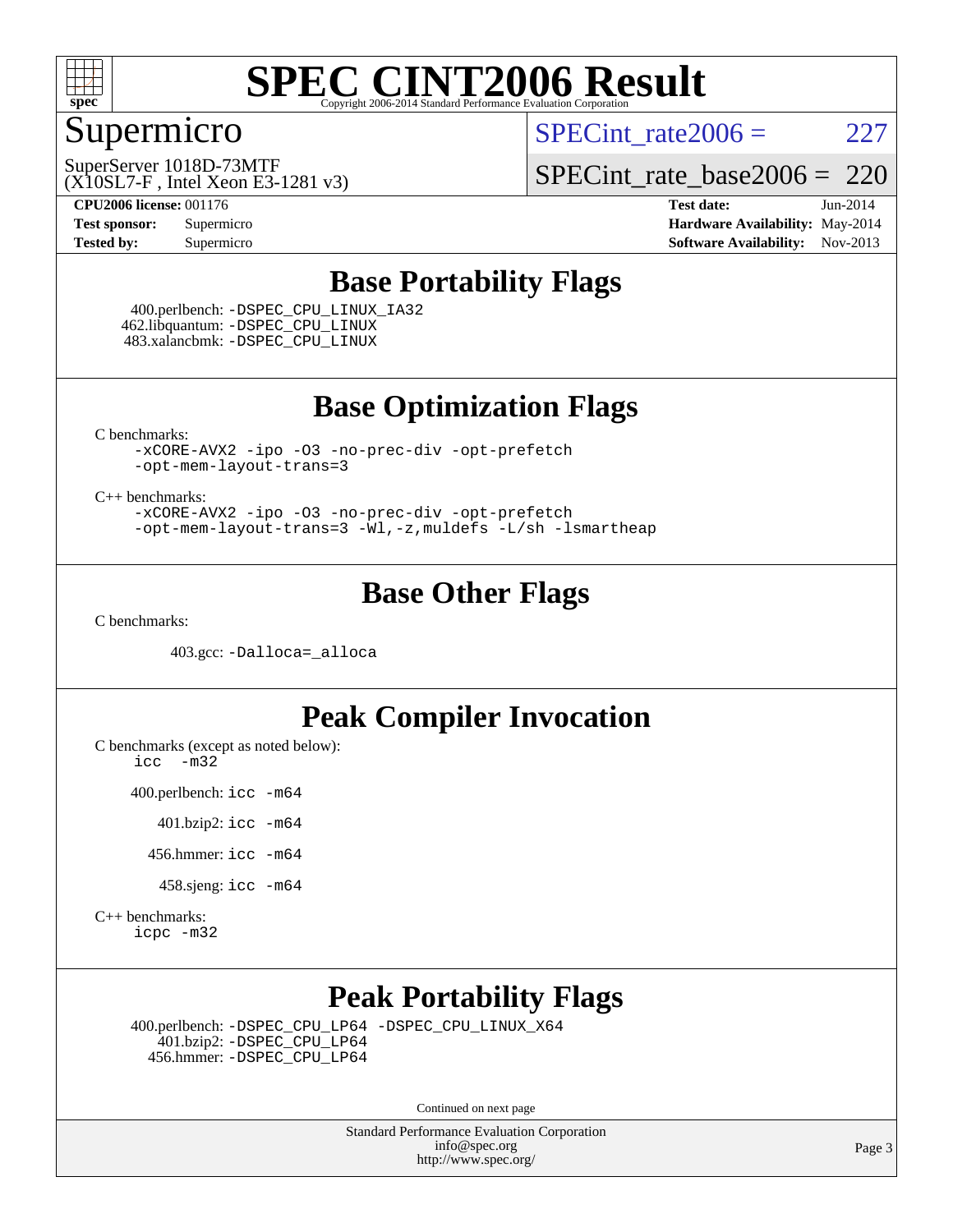

## Supermicro

SPECint rate $2006 = 227$ 

(X10SL7-F , Intel Xeon E3-1281 v3) SuperServer 1018D-73MTF

SPECint rate base2006 =  $220$ 

**[CPU2006 license:](http://www.spec.org/auto/cpu2006/Docs/result-fields.html#CPU2006license)** 001176 **[Test date:](http://www.spec.org/auto/cpu2006/Docs/result-fields.html#Testdate)** Jun-2014 **[Test sponsor:](http://www.spec.org/auto/cpu2006/Docs/result-fields.html#Testsponsor)** Supermicro Supermicro **[Hardware Availability:](http://www.spec.org/auto/cpu2006/Docs/result-fields.html#HardwareAvailability)** May-2014 **[Tested by:](http://www.spec.org/auto/cpu2006/Docs/result-fields.html#Testedby)** Supermicro **[Software Availability:](http://www.spec.org/auto/cpu2006/Docs/result-fields.html#SoftwareAvailability)** Nov-2013

# **[Peak Portability Flags \(Continued\)](http://www.spec.org/auto/cpu2006/Docs/result-fields.html#PeakPortabilityFlags)**

 458.sjeng: [-DSPEC\\_CPU\\_LP64](http://www.spec.org/cpu2006/results/res2014q3/cpu2006-20140617-29931.flags.html#suite_peakCPORTABILITY458_sjeng_DSPEC_CPU_LP64) 462.libquantum: [-DSPEC\\_CPU\\_LINUX](http://www.spec.org/cpu2006/results/res2014q3/cpu2006-20140617-29931.flags.html#b462.libquantum_peakCPORTABILITY_DSPEC_CPU_LINUX) 483.xalancbmk: [-DSPEC\\_CPU\\_LINUX](http://www.spec.org/cpu2006/results/res2014q3/cpu2006-20140617-29931.flags.html#b483.xalancbmk_peakCXXPORTABILITY_DSPEC_CPU_LINUX)

## **[Peak Optimization Flags](http://www.spec.org/auto/cpu2006/Docs/result-fields.html#PeakOptimizationFlags)**

[C benchmarks](http://www.spec.org/auto/cpu2006/Docs/result-fields.html#Cbenchmarks):

 400.perlbench: [-xCORE-AVX2](http://www.spec.org/cpu2006/results/res2014q3/cpu2006-20140617-29931.flags.html#user_peakPASS2_CFLAGSPASS2_LDCFLAGS400_perlbench_f-xAVX2_5f5fc0cbe2c9f62c816d3e45806c70d7)(pass 2) [-prof-gen](http://www.spec.org/cpu2006/results/res2014q3/cpu2006-20140617-29931.flags.html#user_peakPASS1_CFLAGSPASS1_LDCFLAGS400_perlbench_prof_gen_e43856698f6ca7b7e442dfd80e94a8fc)(pass 1) [-ipo](http://www.spec.org/cpu2006/results/res2014q3/cpu2006-20140617-29931.flags.html#user_peakPASS2_CFLAGSPASS2_LDCFLAGS400_perlbench_f-ipo)(pass 2) [-O3](http://www.spec.org/cpu2006/results/res2014q3/cpu2006-20140617-29931.flags.html#user_peakPASS2_CFLAGSPASS2_LDCFLAGS400_perlbench_f-O3)(pass 2) [-no-prec-div](http://www.spec.org/cpu2006/results/res2014q3/cpu2006-20140617-29931.flags.html#user_peakPASS2_CFLAGSPASS2_LDCFLAGS400_perlbench_f-no-prec-div)(pass 2) [-prof-use](http://www.spec.org/cpu2006/results/res2014q3/cpu2006-20140617-29931.flags.html#user_peakPASS2_CFLAGSPASS2_LDCFLAGS400_perlbench_prof_use_bccf7792157ff70d64e32fe3e1250b55)(pass 2) [-auto-ilp32](http://www.spec.org/cpu2006/results/res2014q3/cpu2006-20140617-29931.flags.html#user_peakCOPTIMIZE400_perlbench_f-auto-ilp32)

 401.bzip2: [-xCORE-AVX2](http://www.spec.org/cpu2006/results/res2014q3/cpu2006-20140617-29931.flags.html#user_peakPASS2_CFLAGSPASS2_LDCFLAGS401_bzip2_f-xAVX2_5f5fc0cbe2c9f62c816d3e45806c70d7)(pass 2) [-prof-gen](http://www.spec.org/cpu2006/results/res2014q3/cpu2006-20140617-29931.flags.html#user_peakPASS1_CFLAGSPASS1_LDCFLAGS401_bzip2_prof_gen_e43856698f6ca7b7e442dfd80e94a8fc)(pass 1) [-ipo](http://www.spec.org/cpu2006/results/res2014q3/cpu2006-20140617-29931.flags.html#user_peakPASS2_CFLAGSPASS2_LDCFLAGS401_bzip2_f-ipo)(pass 2) [-O3](http://www.spec.org/cpu2006/results/res2014q3/cpu2006-20140617-29931.flags.html#user_peakPASS2_CFLAGSPASS2_LDCFLAGS401_bzip2_f-O3)(pass 2) [-no-prec-div](http://www.spec.org/cpu2006/results/res2014q3/cpu2006-20140617-29931.flags.html#user_peakPASS2_CFLAGSPASS2_LDCFLAGS401_bzip2_f-no-prec-div)(pass 2) [-prof-use](http://www.spec.org/cpu2006/results/res2014q3/cpu2006-20140617-29931.flags.html#user_peakPASS2_CFLAGSPASS2_LDCFLAGS401_bzip2_prof_use_bccf7792157ff70d64e32fe3e1250b55)(pass 2) [-opt-prefetch](http://www.spec.org/cpu2006/results/res2014q3/cpu2006-20140617-29931.flags.html#user_peakCOPTIMIZE401_bzip2_f-opt-prefetch) [-auto-ilp32](http://www.spec.org/cpu2006/results/res2014q3/cpu2006-20140617-29931.flags.html#user_peakCOPTIMIZE401_bzip2_f-auto-ilp32) [-ansi-alias](http://www.spec.org/cpu2006/results/res2014q3/cpu2006-20140617-29931.flags.html#user_peakCOPTIMIZE401_bzip2_f-ansi-alias)

403.gcc: [-xCORE-AVX2](http://www.spec.org/cpu2006/results/res2014q3/cpu2006-20140617-29931.flags.html#user_peakCOPTIMIZE403_gcc_f-xAVX2_5f5fc0cbe2c9f62c816d3e45806c70d7) [-ipo](http://www.spec.org/cpu2006/results/res2014q3/cpu2006-20140617-29931.flags.html#user_peakCOPTIMIZE403_gcc_f-ipo) [-O3](http://www.spec.org/cpu2006/results/res2014q3/cpu2006-20140617-29931.flags.html#user_peakCOPTIMIZE403_gcc_f-O3) [-no-prec-div](http://www.spec.org/cpu2006/results/res2014q3/cpu2006-20140617-29931.flags.html#user_peakCOPTIMIZE403_gcc_f-no-prec-div)

429.mcf: basepeak = yes

 445.gobmk: [-xCORE-AVX2](http://www.spec.org/cpu2006/results/res2014q3/cpu2006-20140617-29931.flags.html#user_peakPASS2_CFLAGSPASS2_LDCFLAGS445_gobmk_f-xAVX2_5f5fc0cbe2c9f62c816d3e45806c70d7)(pass 2) [-prof-gen](http://www.spec.org/cpu2006/results/res2014q3/cpu2006-20140617-29931.flags.html#user_peakPASS1_CFLAGSPASS1_LDCFLAGS445_gobmk_prof_gen_e43856698f6ca7b7e442dfd80e94a8fc)(pass 1) [-prof-use](http://www.spec.org/cpu2006/results/res2014q3/cpu2006-20140617-29931.flags.html#user_peakPASS2_CFLAGSPASS2_LDCFLAGS445_gobmk_prof_use_bccf7792157ff70d64e32fe3e1250b55)(pass 2) [-ansi-alias](http://www.spec.org/cpu2006/results/res2014q3/cpu2006-20140617-29931.flags.html#user_peakCOPTIMIZE445_gobmk_f-ansi-alias) [-opt-mem-layout-trans=3](http://www.spec.org/cpu2006/results/res2014q3/cpu2006-20140617-29931.flags.html#user_peakCOPTIMIZE445_gobmk_f-opt-mem-layout-trans_a7b82ad4bd7abf52556d4961a2ae94d5)

456.hmmer: [-xCORE-AVX2](http://www.spec.org/cpu2006/results/res2014q3/cpu2006-20140617-29931.flags.html#user_peakCOPTIMIZE456_hmmer_f-xAVX2_5f5fc0cbe2c9f62c816d3e45806c70d7) [-ipo](http://www.spec.org/cpu2006/results/res2014q3/cpu2006-20140617-29931.flags.html#user_peakCOPTIMIZE456_hmmer_f-ipo) [-O3](http://www.spec.org/cpu2006/results/res2014q3/cpu2006-20140617-29931.flags.html#user_peakCOPTIMIZE456_hmmer_f-O3) [-no-prec-div](http://www.spec.org/cpu2006/results/res2014q3/cpu2006-20140617-29931.flags.html#user_peakCOPTIMIZE456_hmmer_f-no-prec-div) [-unroll2](http://www.spec.org/cpu2006/results/res2014q3/cpu2006-20140617-29931.flags.html#user_peakCOPTIMIZE456_hmmer_f-unroll_784dae83bebfb236979b41d2422d7ec2) [-auto-ilp32](http://www.spec.org/cpu2006/results/res2014q3/cpu2006-20140617-29931.flags.html#user_peakCOPTIMIZE456_hmmer_f-auto-ilp32)

 458.sjeng: [-xCORE-AVX2](http://www.spec.org/cpu2006/results/res2014q3/cpu2006-20140617-29931.flags.html#user_peakPASS2_CFLAGSPASS2_LDCFLAGS458_sjeng_f-xAVX2_5f5fc0cbe2c9f62c816d3e45806c70d7)(pass 2) [-prof-gen](http://www.spec.org/cpu2006/results/res2014q3/cpu2006-20140617-29931.flags.html#user_peakPASS1_CFLAGSPASS1_LDCFLAGS458_sjeng_prof_gen_e43856698f6ca7b7e442dfd80e94a8fc)(pass 1) [-ipo](http://www.spec.org/cpu2006/results/res2014q3/cpu2006-20140617-29931.flags.html#user_peakPASS2_CFLAGSPASS2_LDCFLAGS458_sjeng_f-ipo)(pass 2) [-O3](http://www.spec.org/cpu2006/results/res2014q3/cpu2006-20140617-29931.flags.html#user_peakPASS2_CFLAGSPASS2_LDCFLAGS458_sjeng_f-O3)(pass 2) [-no-prec-div](http://www.spec.org/cpu2006/results/res2014q3/cpu2006-20140617-29931.flags.html#user_peakPASS2_CFLAGSPASS2_LDCFLAGS458_sjeng_f-no-prec-div)(pass 2) [-prof-use](http://www.spec.org/cpu2006/results/res2014q3/cpu2006-20140617-29931.flags.html#user_peakPASS2_CFLAGSPASS2_LDCFLAGS458_sjeng_prof_use_bccf7792157ff70d64e32fe3e1250b55)(pass 2) [-unroll4](http://www.spec.org/cpu2006/results/res2014q3/cpu2006-20140617-29931.flags.html#user_peakCOPTIMIZE458_sjeng_f-unroll_4e5e4ed65b7fd20bdcd365bec371b81f) [-auto-ilp32](http://www.spec.org/cpu2006/results/res2014q3/cpu2006-20140617-29931.flags.html#user_peakCOPTIMIZE458_sjeng_f-auto-ilp32)

462.libquantum: basepeak = yes

 464.h264ref: [-xCORE-AVX2](http://www.spec.org/cpu2006/results/res2014q3/cpu2006-20140617-29931.flags.html#user_peakPASS2_CFLAGSPASS2_LDCFLAGS464_h264ref_f-xAVX2_5f5fc0cbe2c9f62c816d3e45806c70d7)(pass 2) [-prof-gen](http://www.spec.org/cpu2006/results/res2014q3/cpu2006-20140617-29931.flags.html#user_peakPASS1_CFLAGSPASS1_LDCFLAGS464_h264ref_prof_gen_e43856698f6ca7b7e442dfd80e94a8fc)(pass 1) [-ipo](http://www.spec.org/cpu2006/results/res2014q3/cpu2006-20140617-29931.flags.html#user_peakPASS2_CFLAGSPASS2_LDCFLAGS464_h264ref_f-ipo)(pass 2) [-O3](http://www.spec.org/cpu2006/results/res2014q3/cpu2006-20140617-29931.flags.html#user_peakPASS2_CFLAGSPASS2_LDCFLAGS464_h264ref_f-O3)(pass 2) [-no-prec-div](http://www.spec.org/cpu2006/results/res2014q3/cpu2006-20140617-29931.flags.html#user_peakPASS2_CFLAGSPASS2_LDCFLAGS464_h264ref_f-no-prec-div)(pass 2) [-prof-use](http://www.spec.org/cpu2006/results/res2014q3/cpu2006-20140617-29931.flags.html#user_peakPASS2_CFLAGSPASS2_LDCFLAGS464_h264ref_prof_use_bccf7792157ff70d64e32fe3e1250b55)(pass 2) [-unroll2](http://www.spec.org/cpu2006/results/res2014q3/cpu2006-20140617-29931.flags.html#user_peakCOPTIMIZE464_h264ref_f-unroll_784dae83bebfb236979b41d2422d7ec2) [-ansi-alias](http://www.spec.org/cpu2006/results/res2014q3/cpu2006-20140617-29931.flags.html#user_peakCOPTIMIZE464_h264ref_f-ansi-alias)

[C++ benchmarks:](http://www.spec.org/auto/cpu2006/Docs/result-fields.html#CXXbenchmarks)

 471.omnetpp: [-xCORE-AVX2](http://www.spec.org/cpu2006/results/res2014q3/cpu2006-20140617-29931.flags.html#user_peakPASS2_CXXFLAGSPASS2_LDCXXFLAGS471_omnetpp_f-xAVX2_5f5fc0cbe2c9f62c816d3e45806c70d7)(pass 2) [-prof-gen](http://www.spec.org/cpu2006/results/res2014q3/cpu2006-20140617-29931.flags.html#user_peakPASS1_CXXFLAGSPASS1_LDCXXFLAGS471_omnetpp_prof_gen_e43856698f6ca7b7e442dfd80e94a8fc)(pass 1) [-ipo](http://www.spec.org/cpu2006/results/res2014q3/cpu2006-20140617-29931.flags.html#user_peakPASS2_CXXFLAGSPASS2_LDCXXFLAGS471_omnetpp_f-ipo)(pass 2) [-O3](http://www.spec.org/cpu2006/results/res2014q3/cpu2006-20140617-29931.flags.html#user_peakPASS2_CXXFLAGSPASS2_LDCXXFLAGS471_omnetpp_f-O3)(pass 2) [-no-prec-div](http://www.spec.org/cpu2006/results/res2014q3/cpu2006-20140617-29931.flags.html#user_peakPASS2_CXXFLAGSPASS2_LDCXXFLAGS471_omnetpp_f-no-prec-div)(pass 2) [-prof-use](http://www.spec.org/cpu2006/results/res2014q3/cpu2006-20140617-29931.flags.html#user_peakPASS2_CXXFLAGSPASS2_LDCXXFLAGS471_omnetpp_prof_use_bccf7792157ff70d64e32fe3e1250b55)(pass 2) [-ansi-alias](http://www.spec.org/cpu2006/results/res2014q3/cpu2006-20140617-29931.flags.html#user_peakCXXOPTIMIZE471_omnetpp_f-ansi-alias) [-opt-ra-region-strategy=block](http://www.spec.org/cpu2006/results/res2014q3/cpu2006-20140617-29931.flags.html#user_peakCXXOPTIMIZE471_omnetpp_f-opt-ra-region-strategy_a0a37c372d03933b2a18d4af463c1f69) [-Wl,-z,muldefs](http://www.spec.org/cpu2006/results/res2014q3/cpu2006-20140617-29931.flags.html#user_peakEXTRA_LDFLAGS471_omnetpp_link_force_multiple1_74079c344b956b9658436fd1b6dd3a8a) [-L/sh -lsmartheap](http://www.spec.org/cpu2006/results/res2014q3/cpu2006-20140617-29931.flags.html#user_peakEXTRA_LIBS471_omnetpp_SmartHeap_32f6c82aa1ed9c52345d30cf6e4a0499)  $473$ .astar: basepeak = yes  $483.xalanchmk: basepeak = yes$